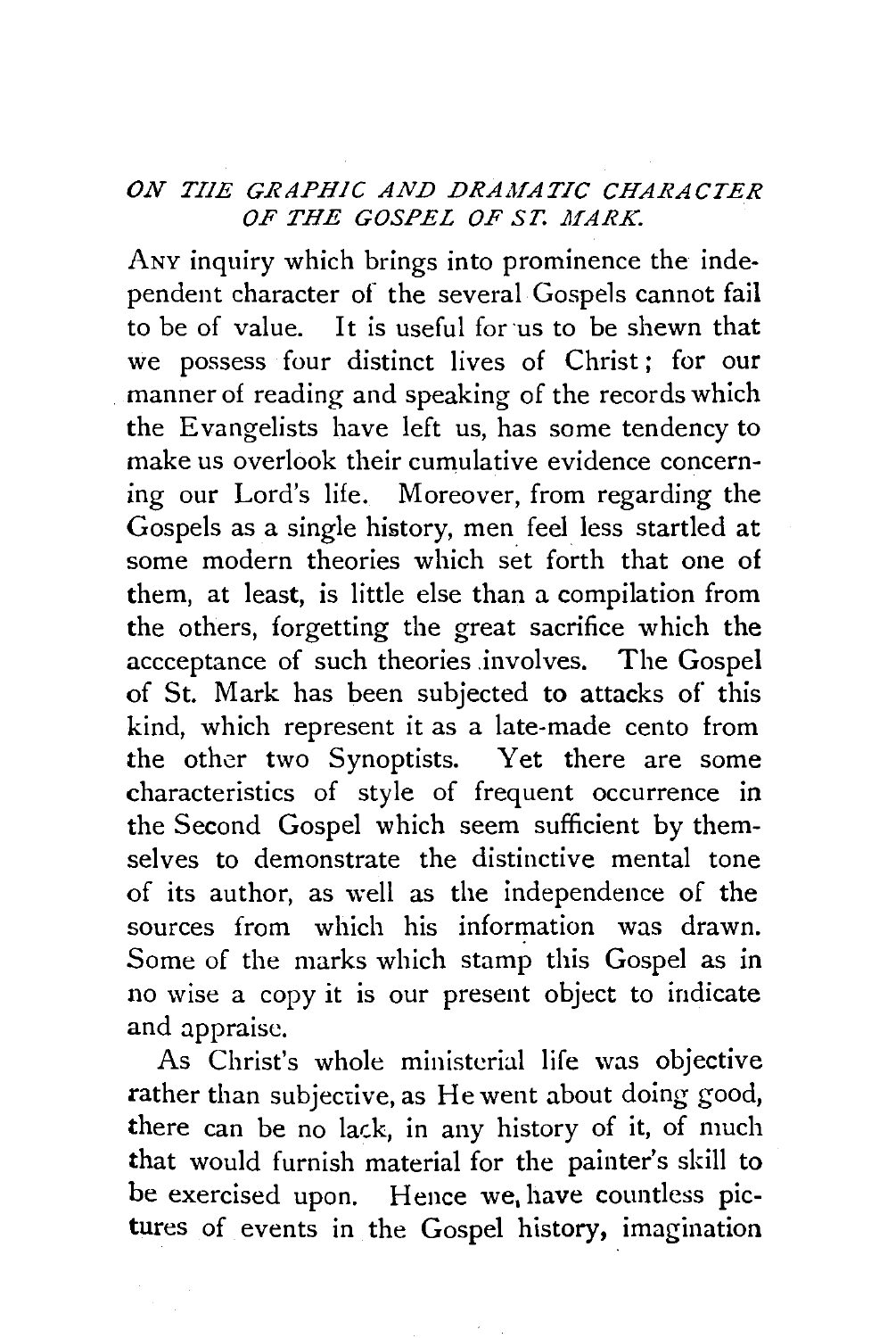sometimes supplying details where the Evangelists have said but little. But St. Mark's narrative is of itself pictorial. There is in it a wealth of wordpainting, a whole picture at times being given in a single expression ; and these touches of description, are often of such a kind as to proclaim that we have in the writer an eye-witness of the incidents which he is recording. We find many illustrations of this . remark in the first Chapter of the Gospel. When recording, in verse 7, the testimony of John the Baptist to our Lord's mission, it is St. Mark alone who, to the mention of the loosing of the shoe-latchet, adds the graphic expression *to stoop down.* Yet how much more vivid and pictorial does that one word (for it is but one in the original) render the whole description. Again, in verse 10 there is a striking variation of the same nature, though the Authorized Version does but notice it in the margin. St. Matthew and St. Luke say only that the heavens were *opened* for the descent of the Holy Ghost upon the newly-baptized Jesus; with St. Mark they are *rent*, or *torn*, *asunder* : a pictorial expression which no mere copyist would have ventured to introduce. In .the notice, brief though it be, of our Lord's temptation there is more than one sign of independent authorship. St. Mark alone tells us (verse 12) that Christ was *driven* into the wilderness to be tempted, and the horrors of the scene of the temptation are increased by the unique addition that He *was with the wild beasts.* All who knew the desert in which the temptation took place would be aware of these additional terrors of the forty days' trial : but it was another mind than that of St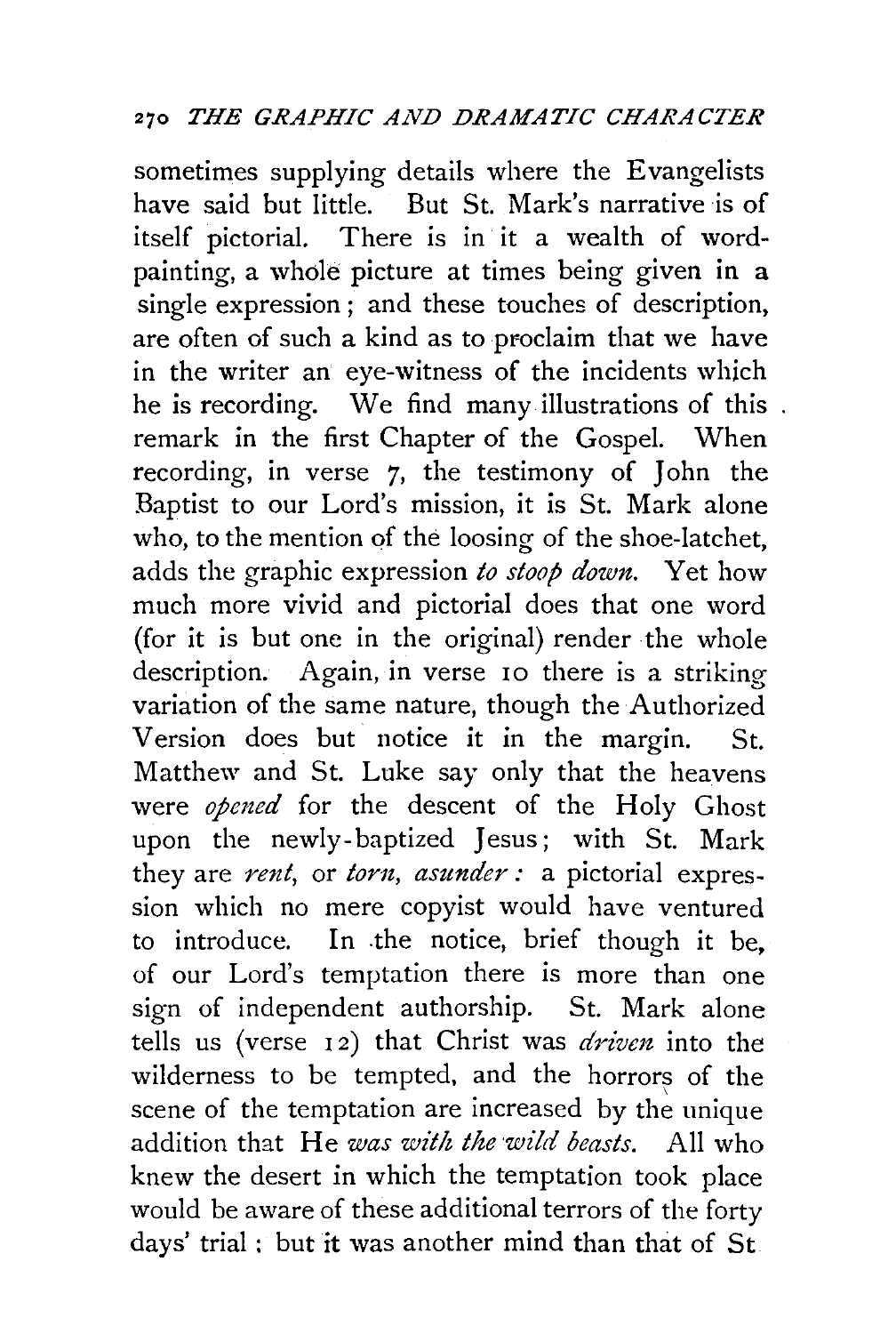Matthew or St. Luke which so realized the details ot the picture as to bring these words into the description. And such expansions of the narrative are far beyond the province of a copyist or compiler. If we advance to verse 20 we find a similar characteristic addition. When James and John are called by our Lord, they are with their father in the ship. St. Mark alone makes mention of *the hired servants* who were with them. A notice· of this kind, beside its graphic character, is instructive in another way. It narrows the circle of those from whom St. Mark could have derived his information. Such a matter of detail would have escaped all but an eye-witness; and at this early period of Christ's ministry such an eye-witness could hardly have been other than a disciple previously called : and that could be neither St. Matthew nor St. Luke.

We have observed already that there is much material for the artist in all the accounts of the life of Christ. But whenever a painter takes in hand a subject which is described by St. Mark, there is less call made upon his imagination for details than if he depend only on St Matthew or St. Luke. The graphic mind of the Evangelist has already accomplished a portion of the artist's task and embodied it in his description. Look, for instance, at Raffaelle's cartoon of the Transfiguration, and see for how much the painter is indebted to St. Mark alone (ix.  $2-29$ ). All the Synoptists have recorded this event, as well as the healing of tbe lunatic child, which followed it, and which forms the subject of the lower half of the cartoon. But St. Mark's narrative may be recognized in it at once, by its features of characteristic description.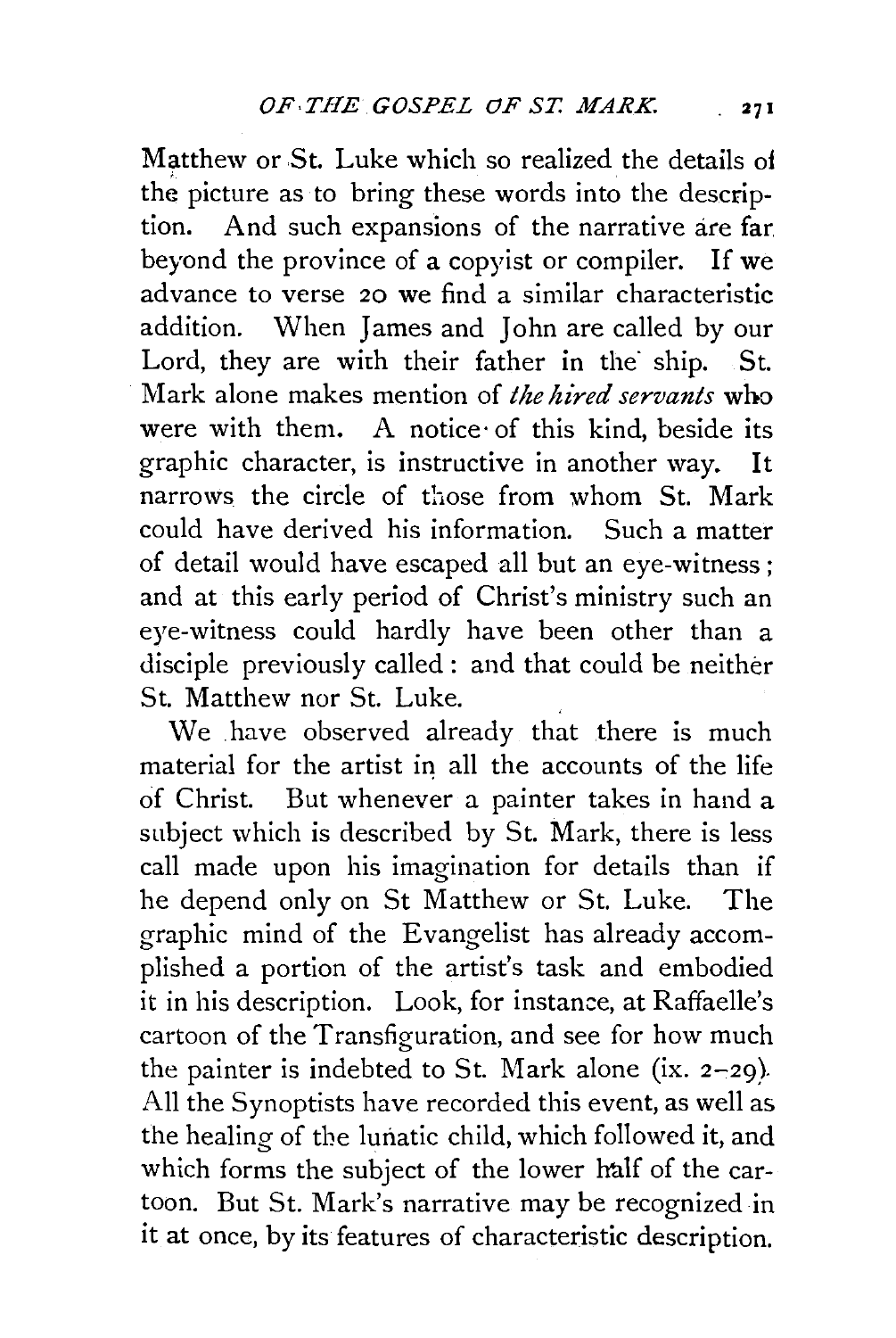## <sup>272</sup> THE GRAPHIC AND DRAMATIC CHARACTER

The shining garments of the Lord, exceeding white as snow, are with him so as no fuller on earth can *white them.* In the actual Transfiguration, the narrative is too solemn and brief to leave room for the display of individuality, though even here St. Mark is graphic in his statement: "and suddenly, *when they had looked about,* they saw no man," a feature of the story which is entirely wanting in the other Evangelists. But in the scene at the foot of the mount, St. Mark's peculiar style is abundantly apparent. To him alone we owe the mention of the Scribes assembled and questioning with the multitude, and of the eager running of the crowd to salute Jesus as He came near. He gives, in dramatic language, Christ's inquiry, and the distressed answer of the father of the demoniac boy. He alone records the details of the previous sufferings of the child and of the long-standing nature of the malady by which he is afflicted. He alone relates the attack which seized on him at the very moment he was brought before our Lord, the agony of which seizure the painter has so strikingly portrayed. With the same peculiar fulness the particulars of the cure are narrated. " When Jesus saw that the people came running together, he rebuked the foul spirit, saying unto him, Thou dumb and deaf spirit, I charge thee come out of him, and enter no more into him ; and the spirit cried, and rent him sore, and came out of him, and he was as one dead, insomuch that many said, He is dead. But Jesus took him by the hand, and lifted him up, and he arose." ·We feel sure as we read these words, so abounding with minuteness of description, that we have before us the narrative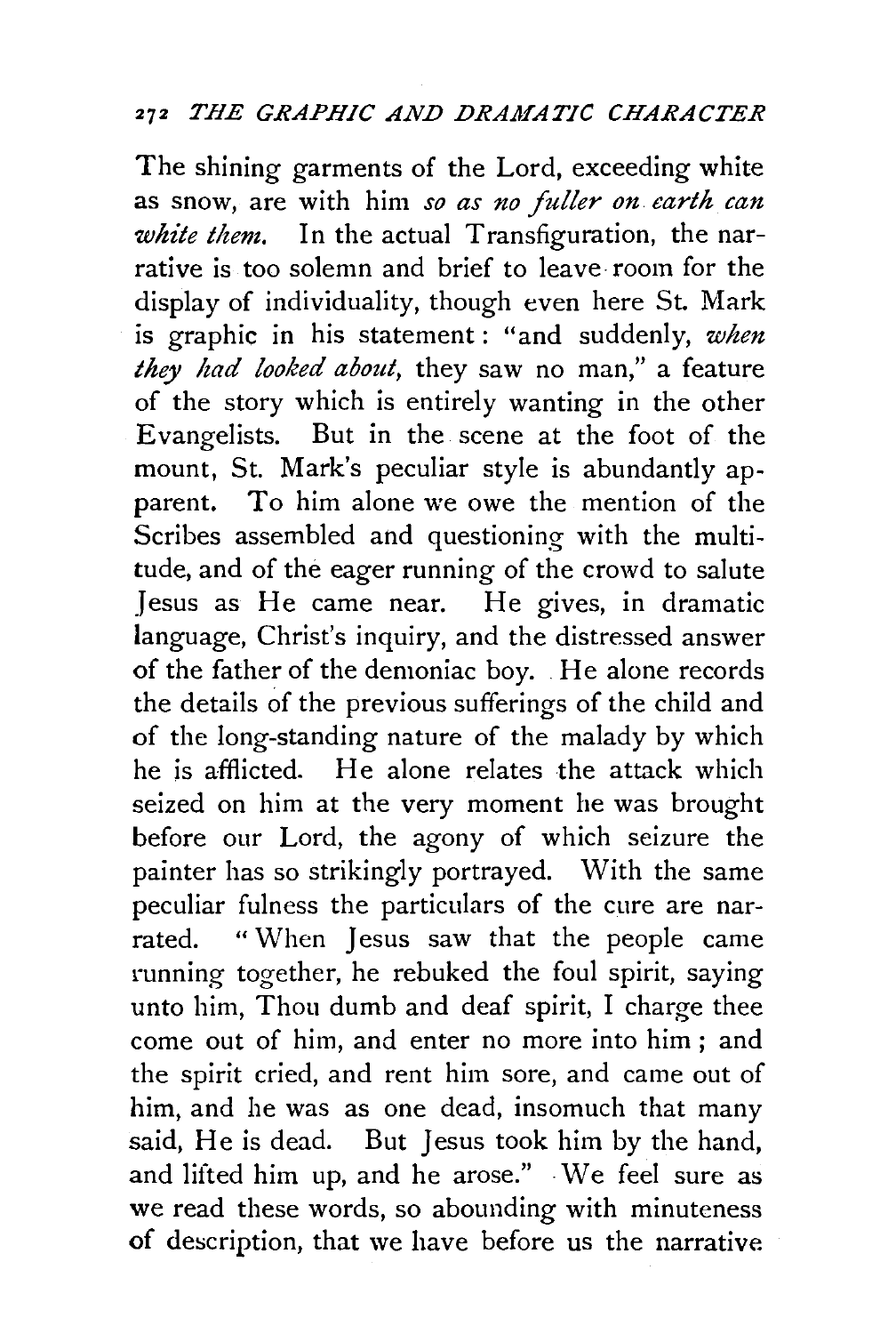of one who was on the spot, and on whose mind the whole occurrence was impressed with the utmost vividness. We feel that he has left us the story with all those features in it which produced so powerful an effect upon himself. It is no mere adaptation of St. Matthew which we are perusing : it is the work of one who was of a different character from the Publican- Apostle, and abounds with strokes of word-painting with which there is nothing comparable to be found in the writings of St. Matthew.

Of a like character is the dramatic vividness with which St. Mark brings before us all the actors in such events as it has come within his province to notice. It is not enough for him to give in indirect narration the deeds of our Lord and the incidents by which they were accompanied. He places the whole scenes before us, and gives us the direct utterances of those concerned therein. Compare St. Mark's account of the execution of the Baptist (vi.  $2I-27$ ) with that of St. Matthew. It is the former alone who mentions the *convenient day,* and the feast given *to the lords, high captains, and chief estates of Galilee,* as well as *the executioner* sent to behead the prophet in his prison. But, more than this, he puts the whole transaction which led to the execution into the form of actual dialogue: " The king said unto the damsel, Ask of me whatsoever thou wilt, and I will give it thee. And he sware unto her, Whatsoever thou shalt ask of me, I will give it thee, unto the halt of my kingdom. And she went forth, and said unto her mother, What shall I ask ? And she said, The head of John the Baptist. And she came in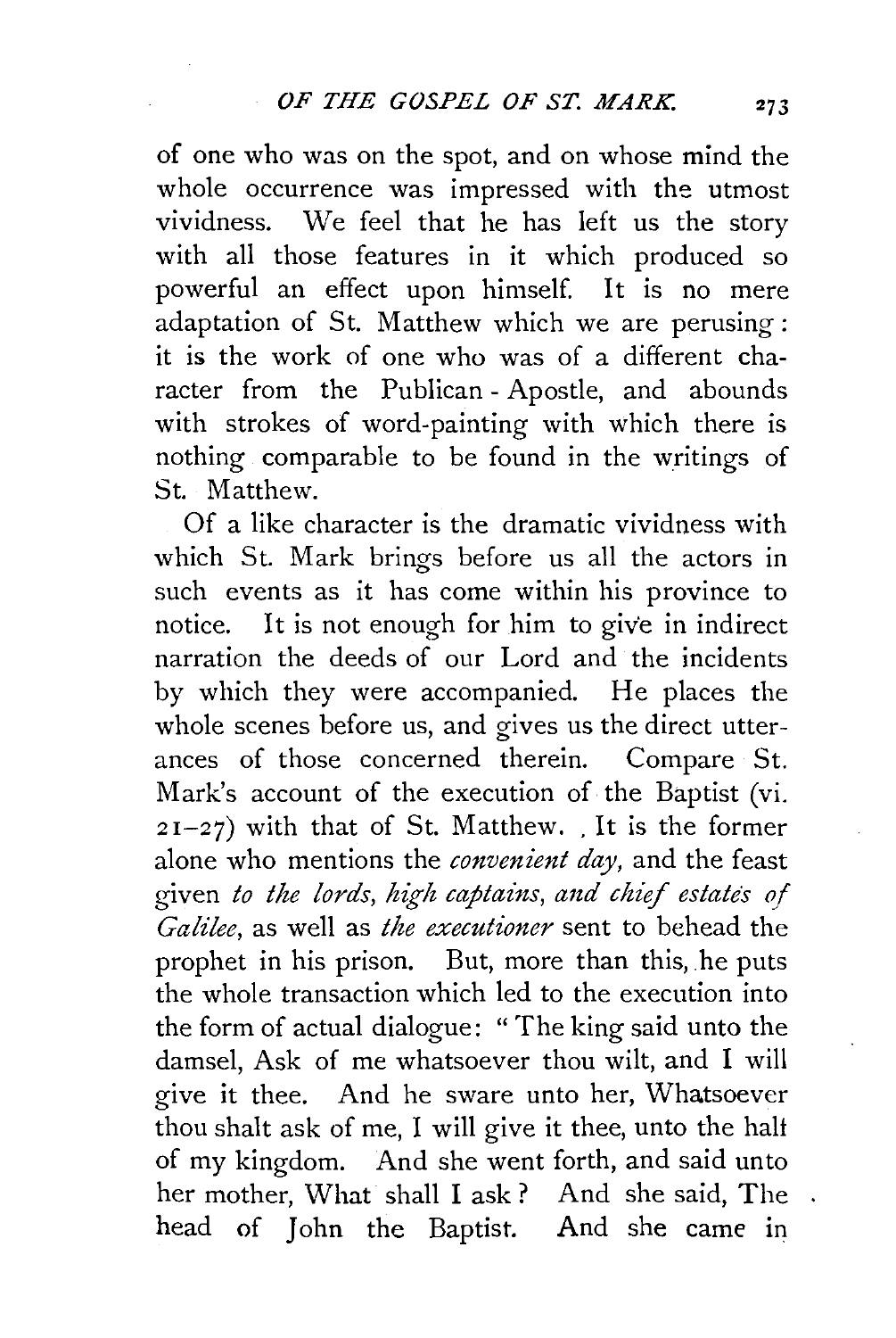## <sup>274</sup> *THE GRAPHIC AND DRAMATIC CHARACTER*

straightway *with haste [notice this vivifying touch* of peculiarity also] unto the king, and asked, saying, I will that thou give me by and by in a charger the head of John the Baptist." Nearly the whole of these words are peculiar to St. Mark, and bespeak a very different character both of receptivity and manner of narration from the record of his fellow-Evangelist. Whether St. Mark himself had been among the disciples of the Baptist, or whether his informant was some impulsive member of the band which followed John, we cannot decide; but a perusal of this part of his record must shew us that, though the tamer story of St. Matthew might have been drawn from such a narrative as St Mark has left, the contrary process of elaboration, and elaboration of such a kind as this would be, is inconceivable.

The same remark applies to all the descriptions which our Evangelist has given. Vividness of detail and dramatic directness of utterance are, above all things, apparent in the style of this Gospel. In the instance just quoted, St. Matthew alone could be compared, but in the account of the miraculous stilling of the tempest on the Sea of Galilee we have the parallel narrative of St. Luke as well. And the same points of difference are noticeable as before. St. Mark (iv.  $35-41$ ) alone tells us that the dismissal of the disciples occurred *when the even was come.* He alone notices the *smding away* of *the multitude by the*  disciples, and that, when this was done, they took Jesus with them *as he was.* The mention of the *other accompanying boats* is his alone, and so are the graphic words that tell how *the waves beat into the ship*. He specifies the precise place where the Master was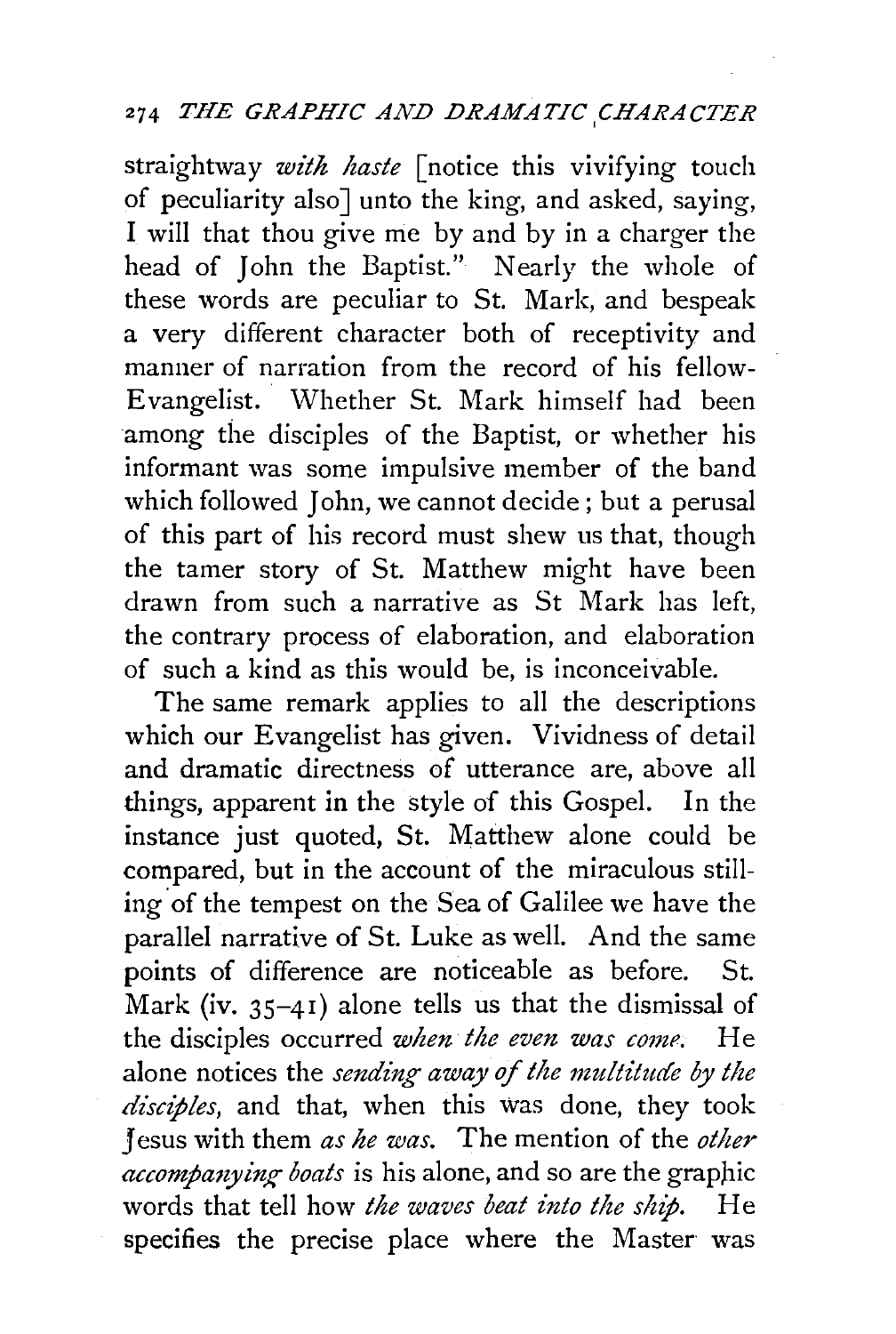sleeping,—in the hinder part of the ship asleep on a *pillow.* The speech of the disciples, couched almost in terms of reproach," *Carest thou. not that we perish?"*  and the words of rebuke to the raging element, *"Peace, be still,"* are found neither in St. Luke nor St. Matthew : and all these together form instances of word-painting and dramatic realization enough of themselves to rescue this Gospel from the suspicion of being a mere compilation.

Nor are the instances just adduced isolated examples. The whole Gospel is full of them, and at the risk of tediousness, though without any attempt at being exhaustive, some of the most striking of these shall be recorded. For the frequency of such peculiarities does perhaps more than anything else in them to stamp the writer of this Gospel as an independent witness to all that he relates of the life of our Lord.

Under the head of single touches of word-painting may be cited such as follow : how the paralytic brought to Jesus was *borne of four* (ii. 3); how our Lord *looked round about with anger* on the people who came to watch whether He would heal on the Sabbath-day the man with the withered hand (iii. 5); how, when walking on the sea, *He would have passed by* the ship of his disciples (vi. 48); how he was seated *over against the treasury* when the poor widow cast in her two mites (xii. 41); and how *He called his disciples unto Him.* that He might teach them the lesson to which her sacrifice was so well calculated to give point (xii.  $43$ ). Here, too, we may observe how full this Gospel is of local notices. The writer hardly ever fails to mention *where* it was,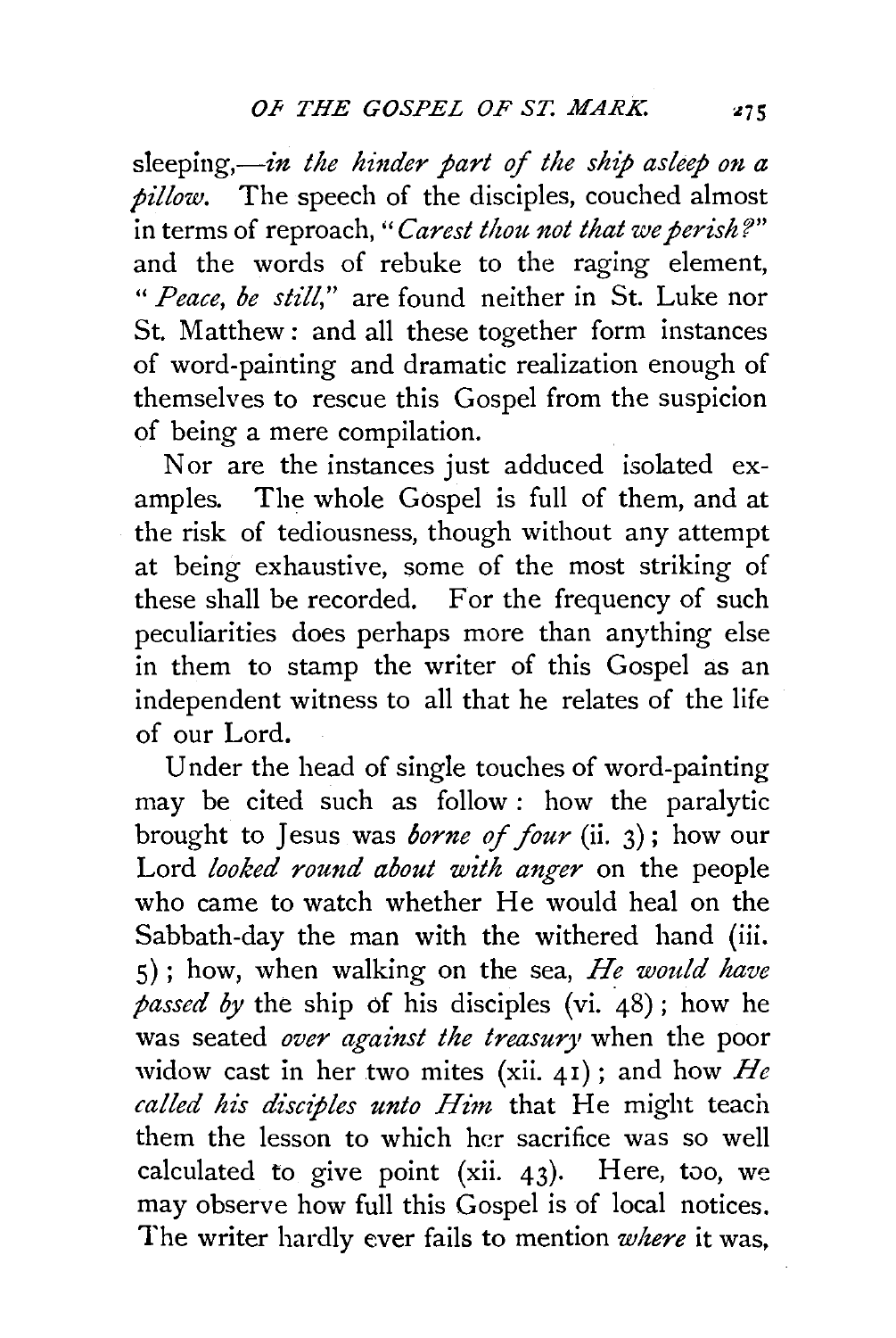on the way or in the house, that the events took place of which he speaks. Thus (viii. 27) it was *by the way* to the towns of Cæsarea Philippi that our Lord discoursed with his disciples of whom men said that He was. So of the conversations about his coming death (x. 32) *as they were on the way* going up to *Jerusalem*, and about the end of the world (xiii. 3) *as He sat upon the Mount of Olives over against the temple.* St. Mark alone records the hour of the crucifixion (xv. 25),—and it was the third *hour and they crucified him;* and also tells us (xiv. I I) of the *gladness* of the chief priests when they . learnt that Judas would betray his master. To him alone we owe the notice (xv. 8) that *the multitude,*  crying aloud, began to desire Pilate to do as he had ever *done unto them.* In the account of the burial of the Lord, he is singular in his mention of the *boldness* of Joseph of Arimathea, and of the *marvel* of Pilate if Christ were already dead, and of *his summons and inquiry about the matter from the Centurion* (xv. 43) 44). As one vividly cognizant of all the slight details of these events he alone alludes to the *purchase* of the fine linen by Joseph (xv. 46), and of the spices for anointing the Lord's body by the women who came to the sepulchre (xvi. I). In this last scene, too, he is like himself in mentioning that it took place *at the rising of the sun* (xvi. 2), and he makes vivid the incident by a direct record of the questioning words of the women (xvi. 3), "*Who shall roll us away the stone from the door of the sepulchre ?"*  a detail which is noticed neither by the Synoptists nor by St. John.

It is worthy of mention also that St. Mark dweJls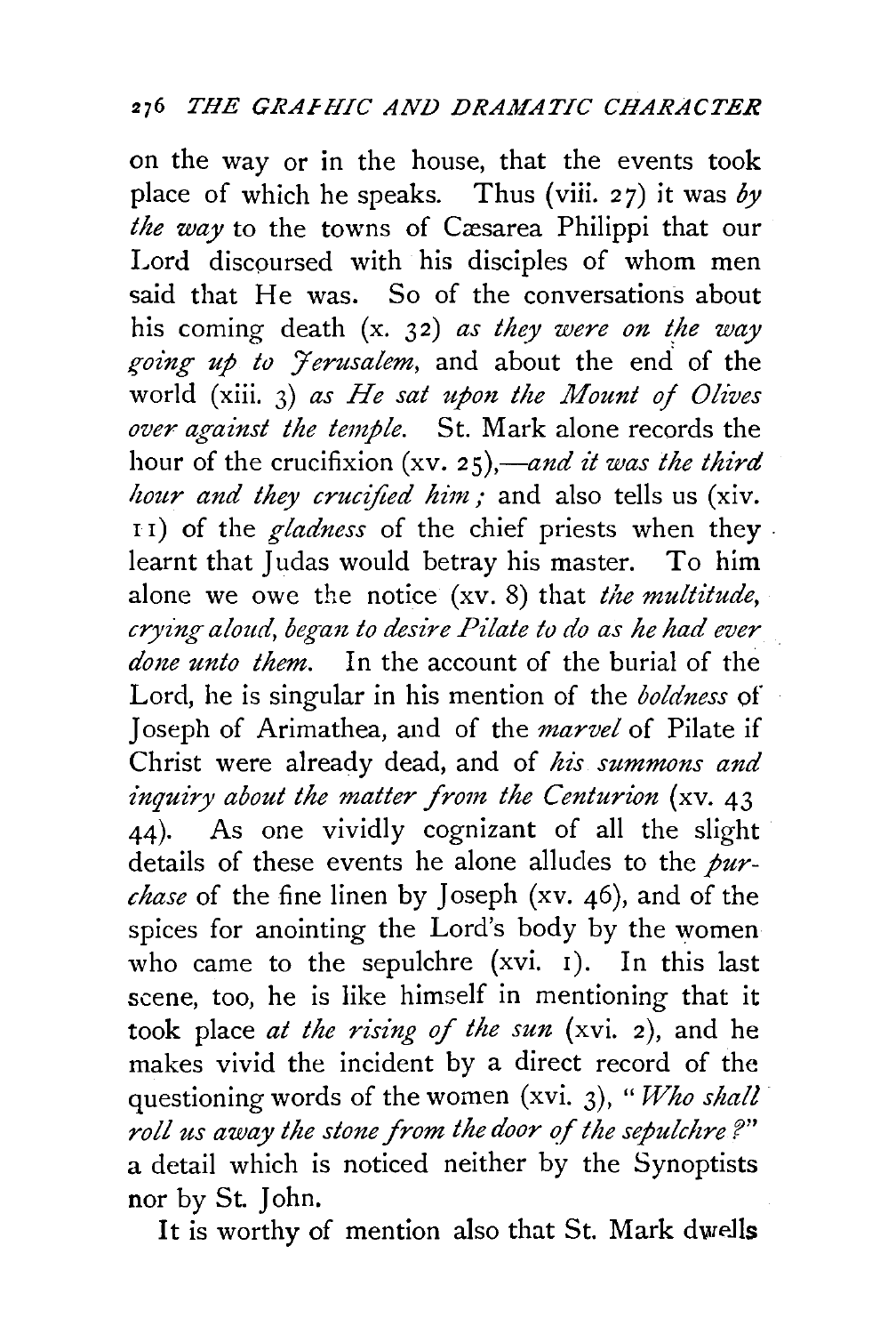more at length and more. graphically than the other Evangelists on the crowding to Christ of those who wished to be healed. Look at Chap. iii. vers. 9, 10: " And ·he spake to his disciples that a small boat should wait on him because of the multitude, lest they should throng him ; for he had healed many, insomuch that they pressed upon him for to touch him, as many as had plagues." Then in verse *20* : "And the multitude cometh together again, so that they could not so much as eat bread;" and, lower down, verse 32, the crowd is described as *sitting round about Him.* There is much more of a picture, too, in St. Mark than elsewhere when our Saviour gives (ix. 36) his lesson to the disciples against ambition. "He took a child and set him in the midst of them, and *when he had taken him in his arms* he said unto them, Whosoever," &c. Still more life-like is the description (x. 16) where the little children are brought to Jesus: "And he took them up in his arms, put his hands upon them, and blessed them." In all these cases the pictorial details are St. Mark's alone, as also in the last -quoted passage is the notice that Christ *was much displeased* with those who would have kept the children from Him.

In the narrative of the solemn entry into Jerusalem (given in Chap. xi.) touches of the same distinctive character are numerous, as in the minute description of the position of the ass and the colt which were to be brought to Jesus,- They found the colt tied by the door without in a place where *two wa;s met.* So it is noticed here alone that it was *wht:n eventide was come* that Christ went away again with the Twelve to Bethany: that it was

VOL. IJ, 20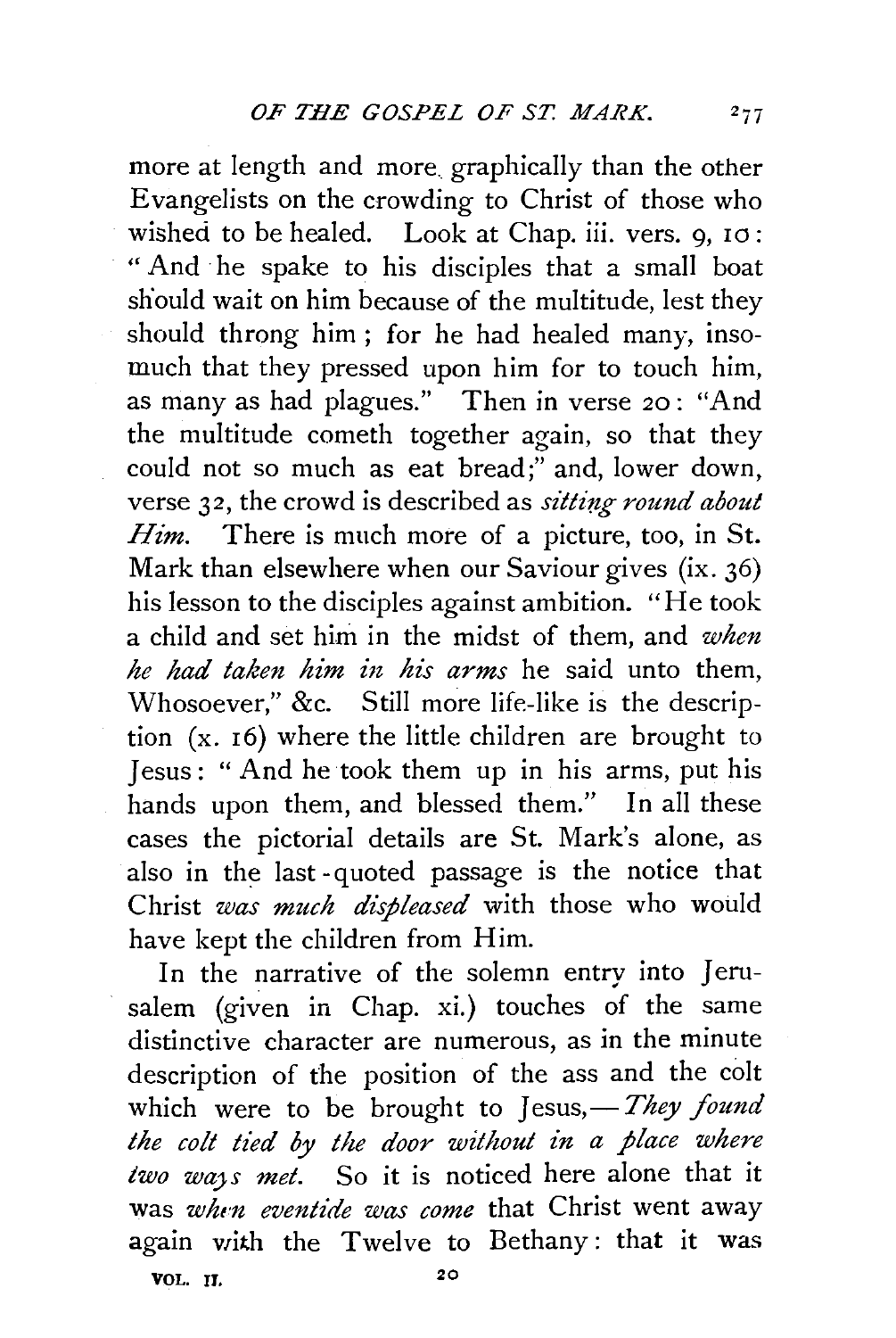*ajar off* that on the next morning He beheld the barren fig-tree, and that *the time of figs was not yet:*  also that the disciples *heard* the curse which Jesus pronounced against its barrenness. It is from St. Mark we learn that Christ *would not suffer that any man should carry any vessel through the temple,*  and that it was *on the following morning,* as they came to Jerusalem again, that *they saw the fig-tree dried up from the roots:* a point in the narrative which is needed to explain what is meant by St. Matthew's words "and presently the fig-tree withered away," but which is utterly inconsistent with the idea that St. Mark was abridging the account given in the First Gospel.

By this Evangelist alone is it mentioned  $(xi. 21)$ that it was St. Peter who called the attention of our Lord to the prompt fulfilment of his curse, and so gave rise to the conversation which follows on the power of faith ; and, quite in accordance with his custom, and his only, the writer notices (xi. 27) that it was as Christ was walking in the temple that the chief priests, scribes, and elders came unto Him.

A characteristic addition, and one which is of importance, as it proves that the author was writing for persons who lived during the time of the events which he relates, is to be found  $(xv. 21)$  in the mention of Simon the Cyrenian. St. Mark alone tells us that Simon was *the father of Alexander and Rufus.* Such an explanation could be of no use except to contemporaries to whom the men thus briefly indicated were well known. But while thus undesignedly pointing to the early date of the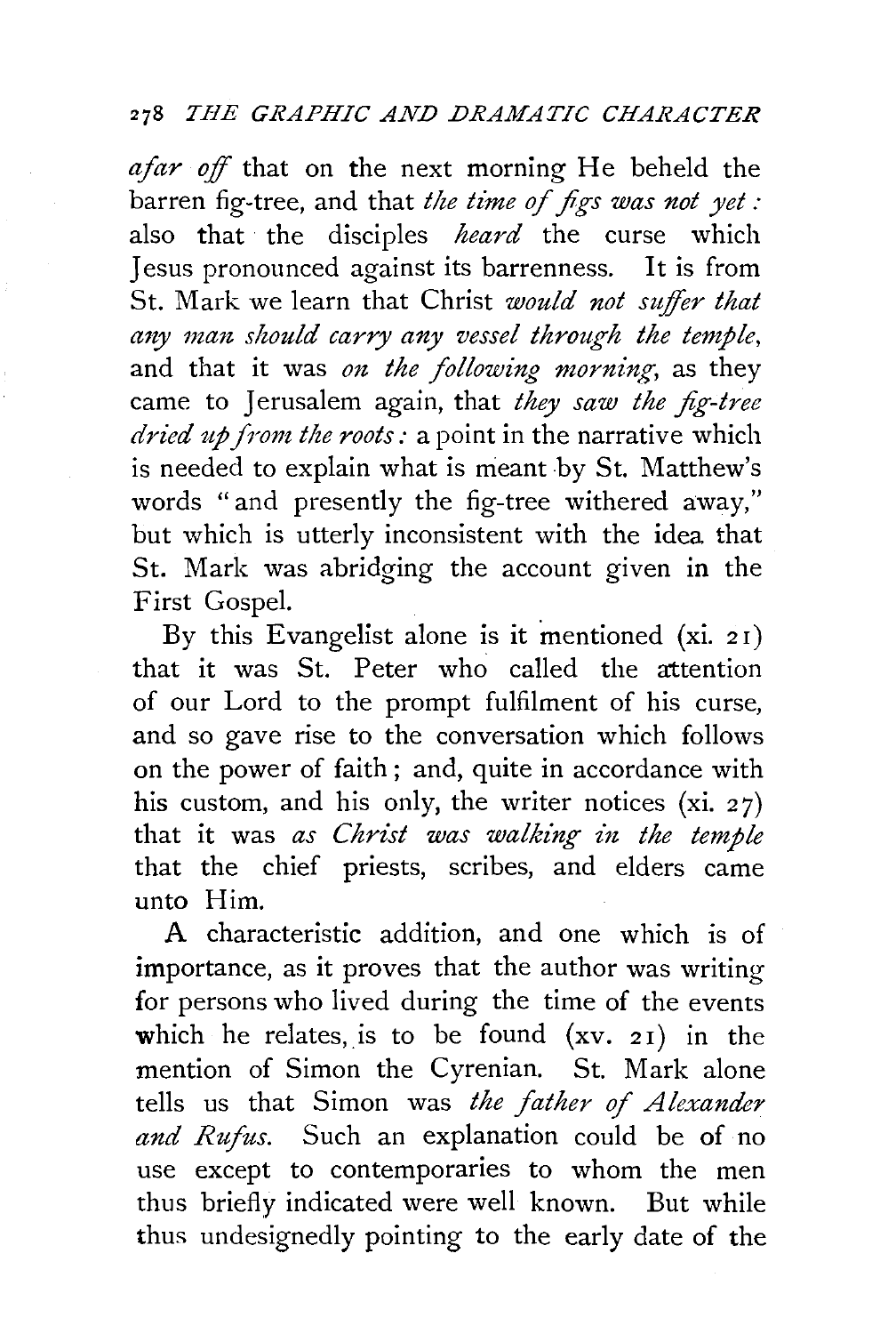Gospel, the addition is quite in St. Mark's manner, whom the mention of the father reminds of the sons; and they are named to give completeness to the picture that was present to his mind as he wrote.

Let us pass to fuller examples of the style of our Evangelist. Notice the word-painting in his account of the Gadarene demoniac in Chapter v. How much of the details there given are absent from St. Matthew's narrative as well as from St. Luke's ! " And no man could bind him, no, not with chains: because that he had been often bound. with fetters and chains, and the chains had been plucked asunder by him, and the fetters broken in pieces, neither could any man tame him. And always, night and day, he was in the mountains and in the tombs, crying, and cutting himself with stones. But when he saw Jesus afar off, he ran and worshipped him." Hardly a word of all this is in the other two Gospels, and it is difficult to understand how any but an eye-witness of the occurrence could have given such a description of *it.* St. Matthew's short notice of the miracle, and the somewhat longer one of St. Luke, may have been the recollections of a reported event, but St. Mark's narrative is far more than this. Whether the Evangelist himself beheld what he records, or was writing from the lips of another, the spirit of the eye-witness has infused itself into the whole narrative, leaving its mark even in such touches as the mention of the number of the swine destroyed in the waters of the Sea of Galilee. And the case is the same with almost every event to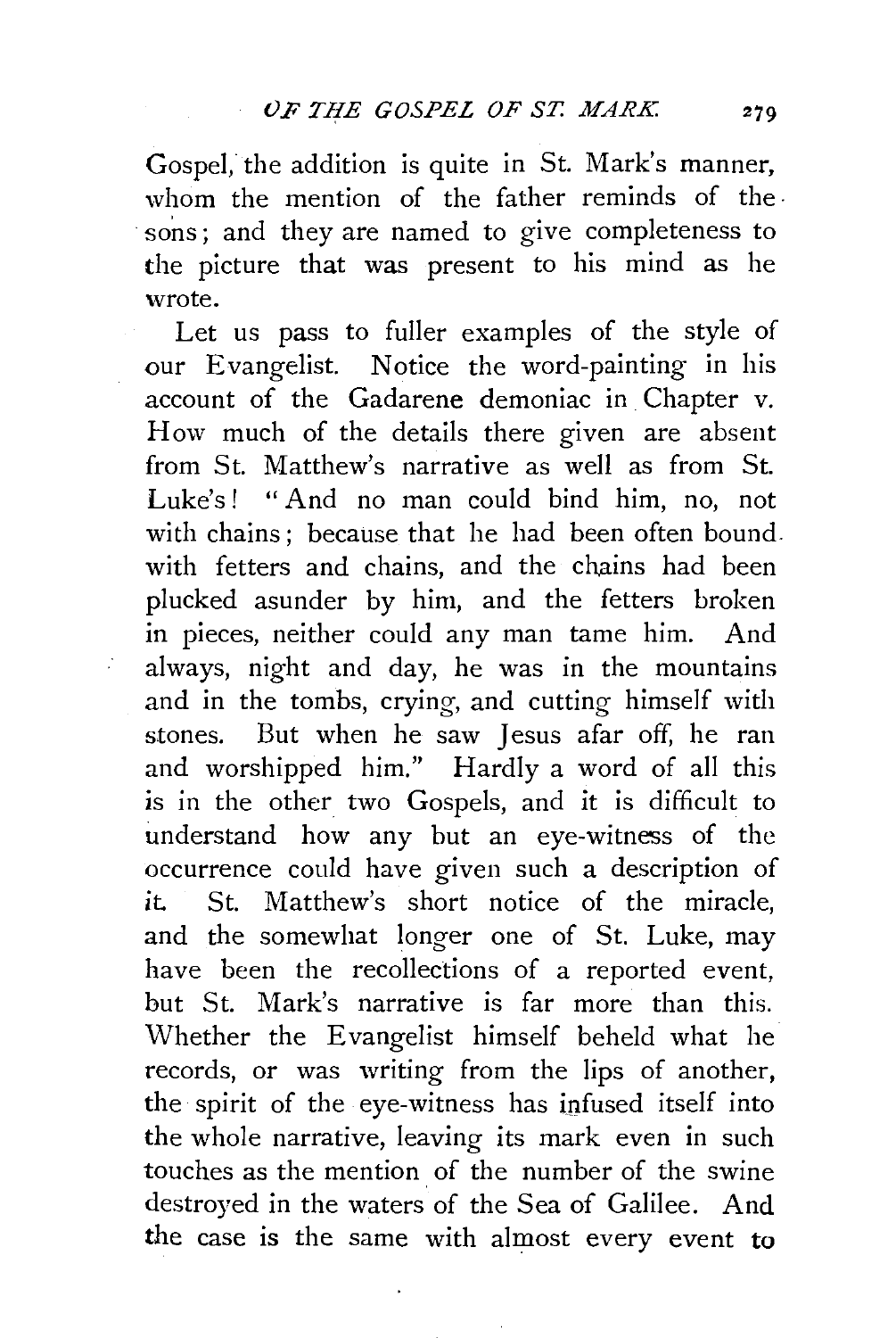which he refers. Not to go beyond this very Chapter v., how much more circumstantial than in the other Gospels is the story of the healing of the bloody issue, and of the raising of Jaïrus's daughter! Nowhere else are we told how *Jesus looked round about to see the woman who had touched him,* and how, beside his loving dismissal, '' Go in peace," he added, for her instant comfort, " and be whole of thy plague." The description, too, of them that wept and wailed over the ruler's daughter is much more graphic (particularly in the Original), and greater reality is given to the picture by the record of the very words spoken, "Talitha cumi," and by the note which bespeaks the eyewitness, " For the damsel was of *the age* of *twelve vears."* 

In the next Chapter (vi.) the same richness of detail is noticeable in the account of the return of the Twelve from their first mission. St. Mark is alone in noticing our Lord's anxiety for the repose of his apostles, *as there were ma1zy coming and .troing, and they had no leisure so much as to eat.*  As the story proceeds with an account of the assembled crowds whom Christ immediately fed by a miracle, the unique picturesqueness of the details is more abundantly apparent: "And the people saw them departing, and many knew him and ran afoot thither out of all cities, and outwent them, and came together unto him. And Jesus, when he came out, saw much people, and was moved with compassion toward them, because they were as sheep not having a shepherd." There follows next in greater amnlitude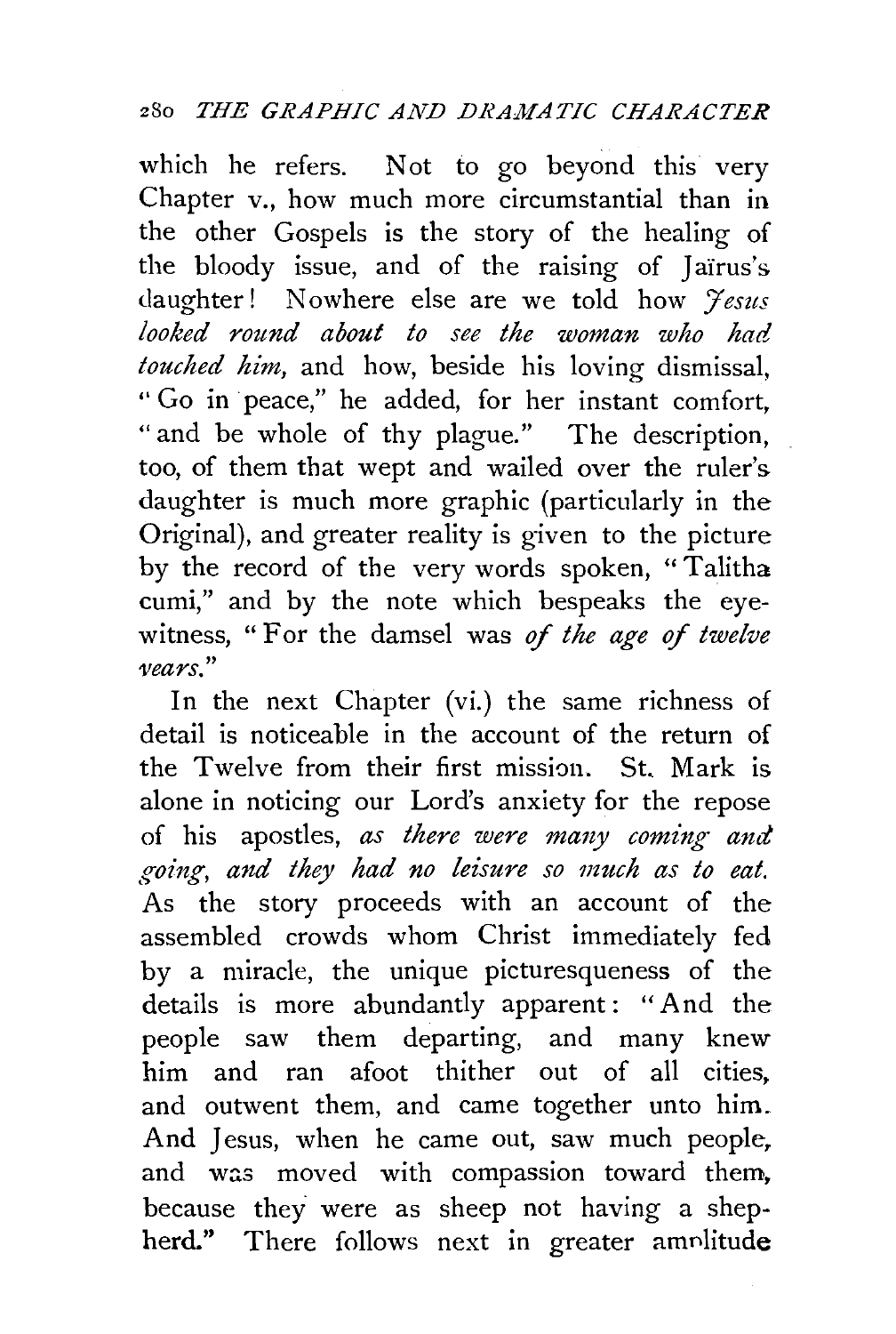than elsewhere the dialogue of our Lord with his apostles about the feeding of such a crowd, and a much more graphic notice than the other Gospels furnish of the arrangement of the people to be fed, where the artist's eye of our Evangelist or his informant has alone observed and noted the *greenness* of the grass on which they were made to sit down, and that they were ranged in " *ranks,* by hundreds and by fifties," or, as the Greek word implies, were so placed and grouped that, in their orderly arrangement and bright many-coloured garments, they looked like *flower-beds* on the green grass. We need not pursue this part of our illustration further: the reader will find the same characteristics in every Chapter, nay, within every dozen verses.

Of the writer's love for making his characters speak for themselves wherever he can do so, some notices have been already given. This feature also can be traced throughout the whole Gospel, and it will be enough if we call attention to two or three additional instances of it.

In Chap. xii. vers. 28-34 is the account of the interview of our Lord with the Scribe who came to question Him on the chief commandment in the law. St. Matthew  $(xxii. 34-40)$  has a notice of this same event, and a comparison of the two descriptions will shew at once how much more vividly the dramatic form, into which St. Mark casts his story, brings the occurrence before his readers, while indicating at the same time a more lively realization of the whole scene on the part of the narrator. Look, too, at the greater vigour which the direct language of the speakers,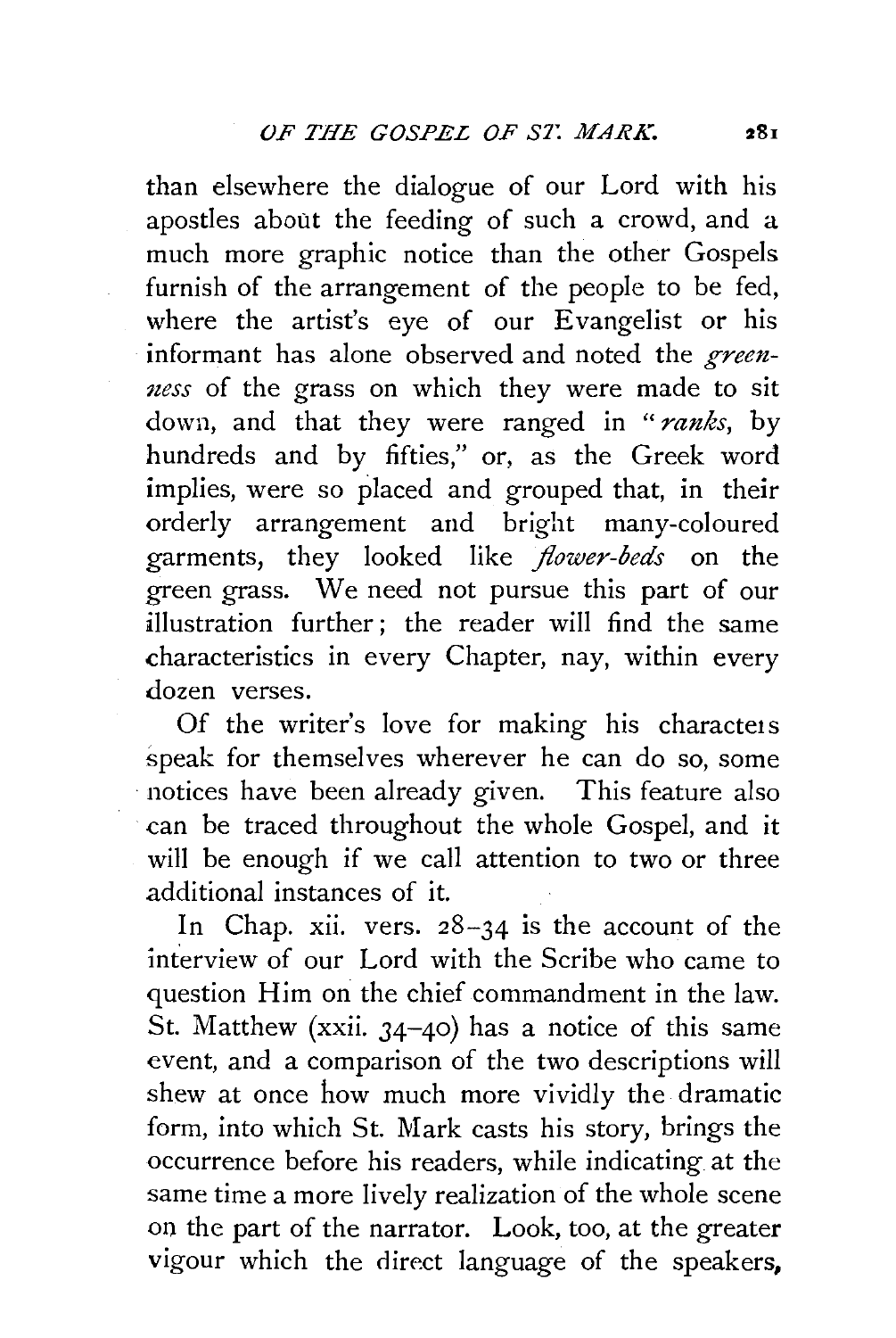as St. Mark has alone recorded it, gives to the discourse (xiii. 1 seqq.) which our Lord held with his disciples after his final departure from the Temple. "Master, see what manner of stones, and what buildings are here ; " and the whole of the following verses might be quoted, if space permitted, both as apt instances of details which are peculiar to the Author of the Second Gospel and as an example· of the greater vividness which his treatment of it has imparted to the history.

Enough has been said to demonstrate that there occur throughout the whole of this Gospel such tokens of independent authorship as effectually to negative the idea that its author was merely an abridger and a copyist. The graphic character of a great part of his language marks him as a recorder of independent observations, and the manner in which he has at times treated his subject is such as no mere imitator or condenser could have attained. The same peculiarities are apparent in his record of those few events which are unmentioned by the other Evangelists. In Chap. vii. vers. 31-37 the account of the cure of the deaf and dumb man, wrought as our Lord returned from the coasts of Tyre and Sidon, is full of such graphic touches as we have been noticing. So, too, are those few words (xiv. 51, 52), in the scene of Christ's desertion by his disciples, which some have thought to refer to St. Mark himself: " And there followed him a certain. young man, having a linen cloth cast about his naked body ; and the young men laid hold on him, and he left the linen cloth, and fled from them naked."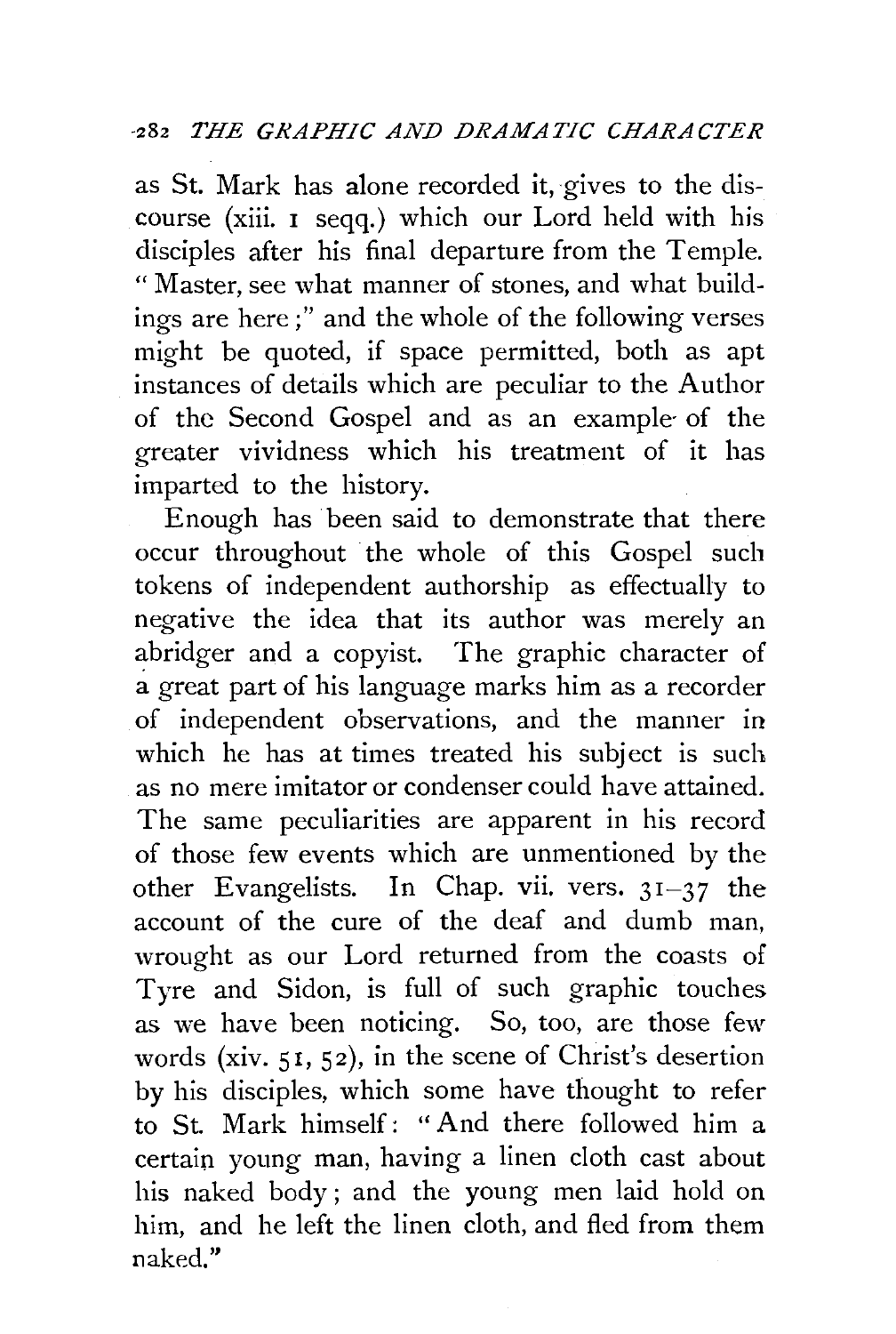It is worth while to observe on the closing verses of this Gospel (xvi.  $9-20$ ), about the genuineness of which there has been much controversy, that in them we do not find so much of what we have pointed out as St. Mark's peculiar style as we should have expected. Perhaps in such a mere summary of our Lord's appearances after his resurrection such traces are not to be expected; yet there is hardly a passage of equal length in the whole Gospel wherein the individual characteristics of the author's style may not be detected.

We have pointed out that much of the detail which St. Mark has introduced into his Gospel could only have been gathered from an eye-witness, some of it only from a disciple who was among the first whom Christ called. Whether an examination of such language of St. Peter as is recorded in the other Gospels, and in the Acts, would lead us to the conclusion that *he* was the informant from whose observation our Evangelist drew his descriptions is a very interesting inquiry, but one on which we cannot now enter. It would also be profitable to investigate in. this light the language of St. Peter's Epistles, and such investigation might add something to the evidence of the genuineness of the second of those Epistles, in which there is certainly no lack of graphic features such as we have been considering. But such an inquiry is not for this time.

We cannot, however, conclude without observing that the freshness of all the details which occur in this Gospel, is such as to carry it back to a very early date. Even to an eye-witness, slight points, well impressed on the mind at first, soon become